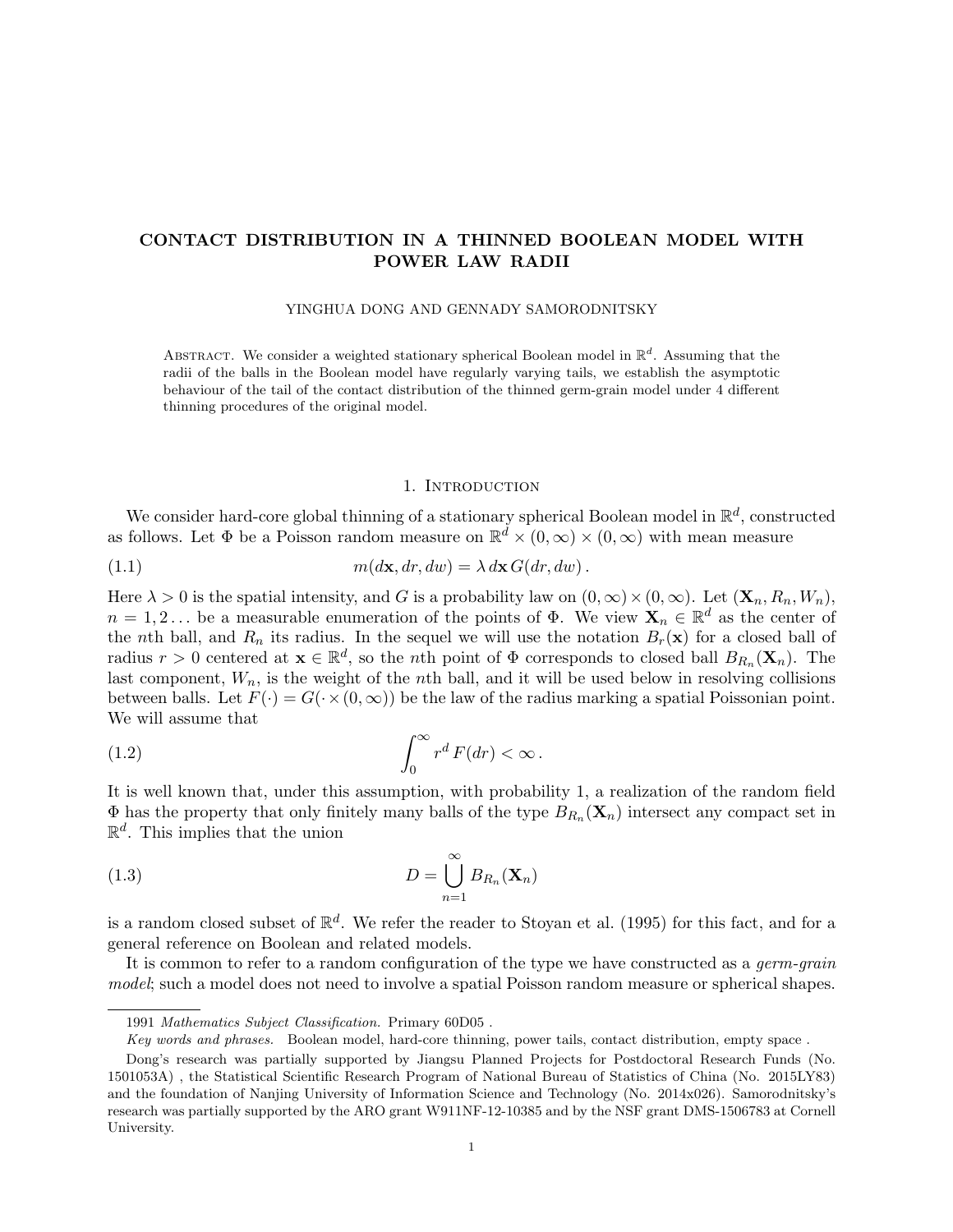In the Boolean model above each  $X_n$  is a germ, and the corresponding closed ball  $B_{R_n}(\mathbf{0})$  is its grain. The set  $D$  in  $(1.3)$  is the *grain cover* of the space.

Some of the balls  $B_{R_n}(\mathbf{X}_n)$  in the Boolean model will overlap. In ordet to obtain a *hard-core* germ-grain model, i.e. a configuration in which no two grains overlap, it is possible to thin the Boolean model, by removing (at least) one ball in each pair of balls involved in an overlap. We will follow the global thinning procedure introduced by Mansson and Rudemo (2002). This is where the weight component  $W_n$  of the nth ball is used. Informally, for every pair of different balls,  $B_{R_n}(\mathbf{X}_n)$ and  $B_{R_m}(\mathbf{X}_m)$  with a non-empty intersection, the ball  $B_{R_n}(\mathbf{X}_n)$  gets deleted if  $W_n \leq W_m$ ; this procedure deletes both balls if  $W_n = W_m$ . To be a bit more formal, we use the notation borrowed from Kuronen and Leskelä (2013): let

(1.4) 
$$
N_{\mathbf{x},r,w} = \{ (\mathbf{x}',r',w') \in \mathbb{R}^d \times \mathbb{R}_+ \times \mathbb{R}_+ \setminus \{ \mathbf{x},r,w \} : B_{r'}(\mathbf{x}') \cap B_r(x) \neq \emptyset \};
$$

we view this set as the collection of centers, radii and weights of balls that could, potentially, intersect a reference ball  $B_r(\mathbf{x})$  with weight w. Then the thinned Boolean model we are considering is given by

(1.5) 
$$
\Phi^{\text{th}} = \{(\mathbf{x}, r, w) \in \Phi : w > w', \text{ for all } (\mathbf{x}', r', w') \in \Phi \cap N_{\mathbf{x}, r, w}\}.
$$

By construction, all the remaining grains (balls) in the thinned random field  $\Phi^{th}$  are disjoint. The corresponding grain cover can be written in the form

(1.6) 
$$
D_{\text{th}} = \bigcup_{(\mathbf{x},r,w)\in\Phi^{\text{th}}} B_r(\mathbf{x}).
$$

The thinning procedure we are using is sometimes referred to as the Matérn type II construction. An discussion of different Matérn type constructions and their extensions was given in Nguyen and Baccelli (2013). This model was studied in Mansson and Rudemo (2002) and Anderson et al. (2006). Our inspiration for the present work came from the paper of Kuronen and Leskelä (2013), and we refer the reader to this paper for an illuminating discussion of the importance and applications of hard-core germ-grain models. Specifically, the latter paper considers the case of power law grain sizes; in our notation we can describe this setup as follows. Recalling that we denote by  $F$  the marginal distribution of the probability measure  $G$  in  $(1.1)$  corresponding to the random radius of a Poisson ball, the power law distribution of the grain sizes in Kuronen and Leskel¨a (2013) is the assumption of regular variation of the tail

(1.7) 
$$
\bar{F}(r) := 1 - F(r) = r^{-\alpha} L(r),
$$

where L is a slowly varying function and  $\alpha > d$ ; the latter restriction assures that the integrability condition (1.2) holds. We refer the reader to Resnick (2007) for information on regular varying tails. Under the assumption  $(1.7)$  of regular variation, Kuronen and Leskelä  $(2013)$  discovered appearance of power-like decay of the covariance function of the thinned grain cover (1.6), under three out of four choices of the joint law  $G$  in  $(1.1)$  they considered; we will return to these choices in a moment.

In this paper we are interested in the contact distribution for the thinned Boolean model described above. It is a probability law H on  $(0, \infty)$  whose complementary c.d.f. is defined by

(1.8) 
$$
\bar{H}(r) = P(B_r(\mathbf{0}) \cap D_{\text{th}} = \emptyset | \mathbf{0} \notin D_{\text{th}}), r > 0.
$$

The contact distribution can, of course, be defined for any germ-grain model. It differs only by a possible atom at zero from the *empty space function*, a probability law on  $[0, \infty)$  defined by

(1.9) 
$$
\bar{H}_{e}(r) = P(B_{r}(\mathbf{0}) \cap D_{th} = \emptyset), r \ge 0.
$$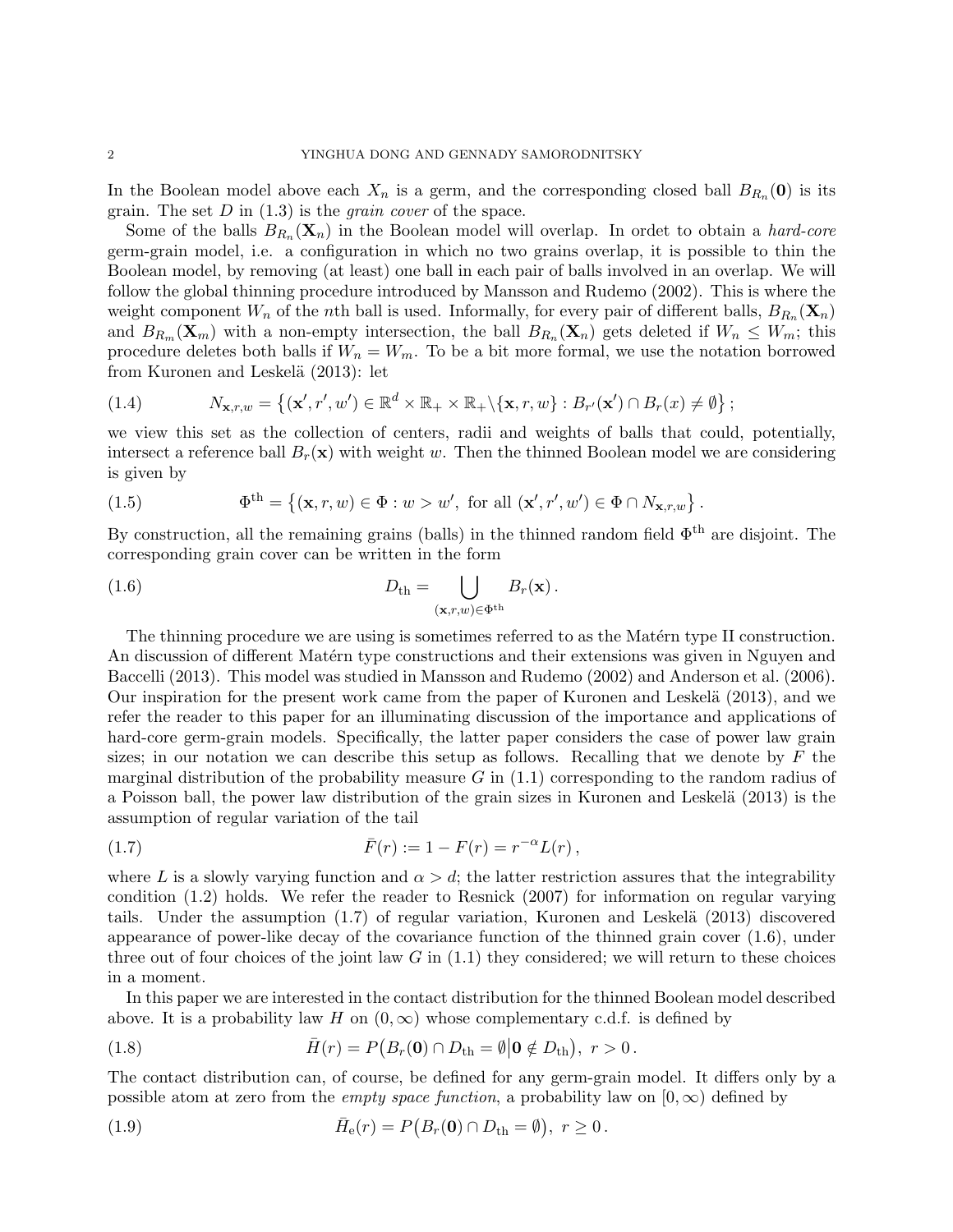Contact distributions are important characteristics of germ-grain models; a survey on the topic is in Hug et al. (2002). Explicit formulas for the contact distributions are mostly available only for Poisson-based models such as Poisson cluster models. Our goal in this paper is to understand the tail behaviour of the contact distribution for the thinned Boolean model with a power law distribution of the grain sizes. Specifically, we are interested in answering the question whether a power law distribution of the grain sizes results in a power law behaviour of the contact distribution for the thinned Boolean model. Notice that for the original Boolean model with the grain cover (1.3) the tail of the contact distribution decays, obviously, exponentially fast regardless of the distribution of the radius of a ball. It turns out that certain choices of the joint law G of the radius of a ball and its weight lead to appearance of a power law-like decay of the contact distribution, while other choices do not.

One possible choice of the the law G in (1.1) is given by setting  $W_n = R_n$  a.s. for all n, so that G is concentrated on the diagonal  $r = w$  of  $(0, \infty) \times (0, \infty)$ . With this choice of G, balls with a larger radius have a larger weight. We refer to this situation as the case of heavy large balls. Another possible choice of G is given by setting  $W_n = 1/R_n$  a.s. for all n. With this choice of G, balls with a smaller radius have a larger weight. A third possible choice of the law G is to make it a product law, and to make the marginal law of the weights continuous (e.g. standard uniform). That is, the weights are independent of the radii of the balls. Finally, one could make the weights of the balls constant (e.g.  $W_n = 1$  a.s. for all n). In this case, only isolated balls in the original Boolean model (i.e. the balls that do not overlap with any other ball) stay in the thinned grain-germ model  $\Phi^{th}$ . The latter thinning mechanism is known as the Matérn type I construction.

It is interesting that, as it was shown in Kuronen and Leskelä (2013), when the radii of the balls are regularly varying as in  $(1.7)$ , the covariance function of the thinned grain cover  $(1.6)$  has a power-like decay under all of the above thinning mechanisms apart from the case of heavy small balls.

In a certain sense the above situation is preserved when one is interested in the tail of the contact distribution. In Section 2 we show that this tail has a power-like decay in all cases apart from the case of heavy small balls. Interestingly, the power of the rate of decay is different for the three thinning mechanisms considered here. Finally, In Section 3, on the other hand, we show that in the situation when a ball with a large radius has a smaller weight than a ball with a small radius, the tail of the contact distribution decays exponentially fast.

#### 2. Power law of the contact distribution

We start this section with showing that, in the case when a ball with a larger radius in a Boolean model has a larger weight than a ball with a smaller radius, the contact distribution of the thinned model has a tail with power-like decay.

**Theorem 2.1.** Assume that the distribution of the radii of the balls in the Boolean model satisfies (1.7) with  $\alpha > d$ . If larger balls have larger weights, then the contact distribution of the thinned germ-grain model satisfies

(2.1) 
$$
0 < \liminf_{r \to \infty} \frac{\bar{H}(r)}{\left(r^d \bar{F}(r)\right)^2} \le \limsup_{r \to \infty} \frac{\bar{H}(r)}{\left(r^d \bar{F}(r)\right)^2} < \infty.
$$

Proof. Throughout the proof, we may and will work with the tail of the empty space function (1.9) instead of the tail of the contact distribution. Further, we denote by c a finite positive constant whose value is not important and that may change from one appearance to the next. We will also introduce a notational simplification. The Poisson random measure  $\Phi$  is a measure in the  $d+2$ dimensional space  $\mathbb{R}^d \times (0,\infty) \times (0,\infty)$ , but in the present context the "weight" coordinate is a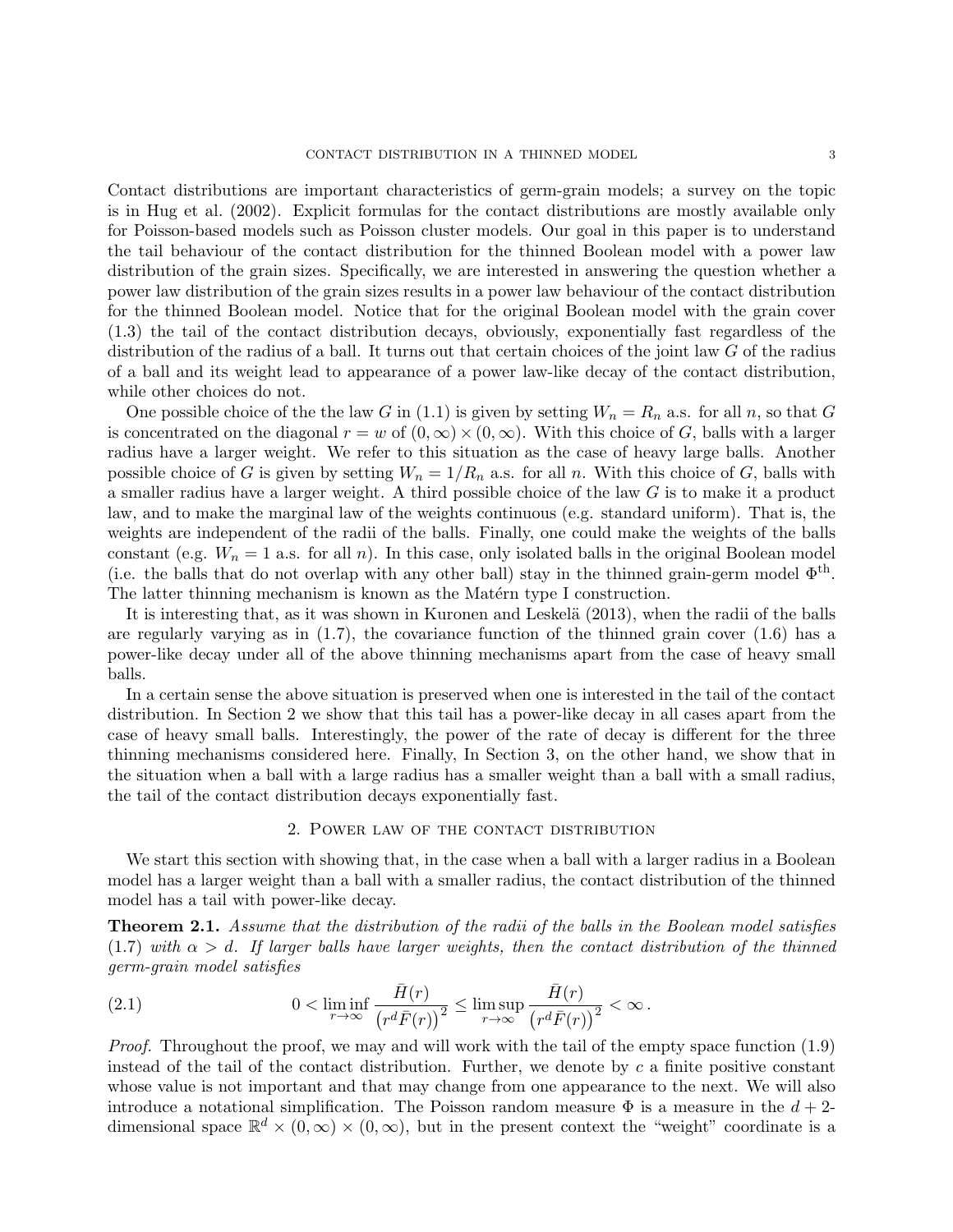function of the "radius" coordinate, so it is simpler to view  $\Phi$  as a measure in the  $d+1$ -dimensional space  $\mathbb{R}^d \times (0,\infty)$ , described by the location of the center of a ball and its radius. We will use the appropriate notation throughout the proof.

We start with proving the lower bound in (2.1). We will construct a scenario under which the ball  $B_r(0)$  does not intersect  $\Phi^{\text{th}}$ . The idea of the construction is that a single ball with a large radius in  $\Phi$  "eliminates" all the other balls in  $\Phi$  that intersect  $B_r(\mathbf{0})$ , and then another ball in  $\Phi$ of an even larger radius "eliminates" the first ball of a large radius, but does not itself intersect  $B_r(\mathbf{0})$ . That will leave  $B_r(\mathbf{0})$  disjoint from  $\Phi^{\text{th}}$ . The two large balls will have centers in sets of sizes proportional to  $r$ , and also radii of the size proportional to  $r$ , which explains the order of magnitude of the tail in (2.1).

For  $r > 0$  we consider three disjoint subsets of  $\mathbb{R}^d \times (0, \infty)$ :

(2.2) 
$$
A_r^{(1)} = \{(\mathbf{x}, t) : t \ge ||\mathbf{x}|| + r\},\
$$

(2.3) 
$$
A_r^{(2)} = \{(\mathbf{x}, t) : \max(r, \|\mathbf{x}\| - r) \le t < \|\mathbf{x}\| + r\},\
$$

(2.4) 
$$
A_r^{(3)} = \{(\mathbf{x}, t) : ||\mathbf{x}|| - r \le t < r\}.
$$

Notice that only those balls  $B_{R_n}(\mathbf{X}_n)$  in  $\Phi$  for which  $(X_n, R_n) \in A_r^{(1)} \cup A_r^{(2)} \cup A_r^{(3)}$  intersect  $B_r(\mathbf{0})$ . Furthermore, any ball  $B_{R_n}(\mathbf{X}_n)$  in  $\Phi$  for which  $(X_n, R_n) \in A_r^{(1)}$  contains the entire ball  $B_r(\mathbf{0})$  as a subset. The set  $A_r^{(1)}$  will be most important for us in proving the lower bound in (2.1). Consider the event

$$
B_r = \left\{ \Phi(A_r^{(1)}) = 1, \ \Phi(A_r^{(2)}) = 0 \right\}.
$$

On the event  $B_r$  we can define a random vector  $(\mathbf{X}^{(r)}, R^{(r)}) \in A_r^{(1)}$  corresponding to the location of the center and the radius of the single ball in  $\Phi$  for which that pair is in the set  $A_r^{(1)}$ . We extend the definition of  $(\mathbf{X}^{(r)}, R^{(r)})$  to the outside of the event  $B_r$  in an arbitrary measurable way (e.g. define it on  $B_r^c$  to be the pair  $(0, 1)$ .) Clearly, this vector has the law

$$
P((\mathbf{X}^{(r)}, R^{(r)}) \in \cdot | B_r) = \frac{(\text{Leb} \times F)(\cdot)}{(\text{Leb} \times F)(A_r^{(1)})}
$$

over  $A_r^{(1)}$ . Here Leb is the *d*-dimensional Lebesgue measure. Note that

(2.5) 
$$
\bar{H}_{\rm e}(r) = P\big(B_r(0) \cap D_{\rm th} = \emptyset\big) \ge P(B_r \cap \hat{B}_r),
$$

where

$$
\hat{B}_r = \{ \text{there is a } \Phi\text{-ball } B_{R_n}(\mathbf{X}_n) \text{ with } (\mathbf{X}_n, R_n) \in (A_r^{(1)} \cup A_r^{(2)} \cup A_r^{(3)})^c \text{ and } R_n > R^{(r)} \text{ that intersects } B_{R^{(r)}}(\mathbf{X}^{(r)}) . \}
$$

Let  $v_d$  be the volume of the unit ball in  $\mathbb{R}^d$ . By switching to the spherical coordinates we see that for the large  $r$ ,

(2.6)  
\n
$$
E[\Phi(A_r^{(1)})] = \lambda dv_d \int_0^\infty x^{d-1} \bar{F}(x+r) dx
$$
\n
$$
= \lambda dv_d r^d \int_0^\infty t^{d-1} \bar{F}(r(t+1)) dt
$$
\n
$$
\sim cr^d \bar{F}(r) \to 0.
$$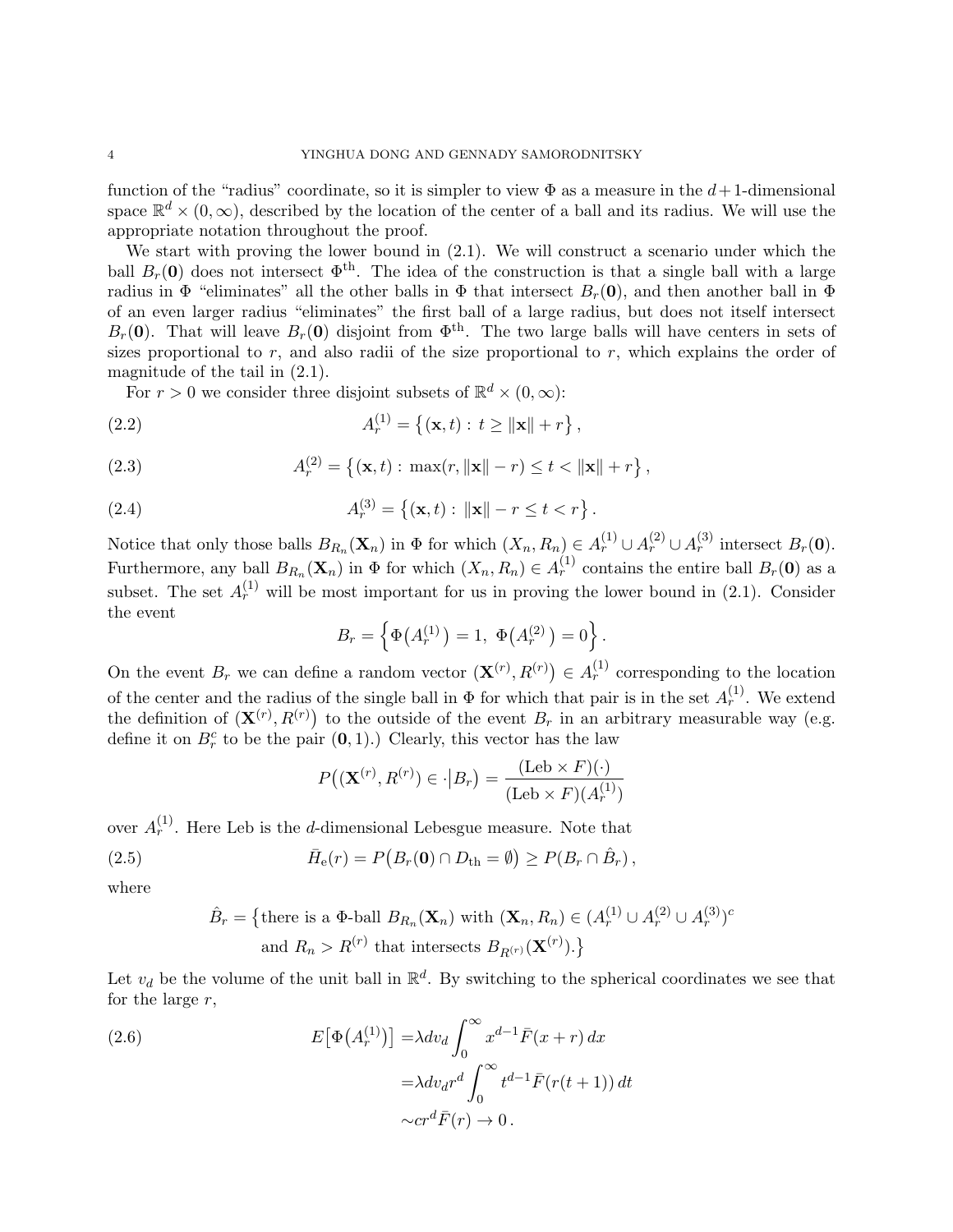On the last step we used the Potter bounds for regularly varying functions; see Resnick (2007). Therefore, for large  $r$ ,

(2.7) 
$$
P(B_r) \sim E\big[\Phi\big(A_r^{(1)}\big)\big] \sim c r^d \bar{F}(r).
$$

Similarly,

$$
E[\Phi(A_r^{(2)})] \sim cr^d \bar{F}(r) \to 0,
$$

as  $r \to \infty$ .

Next, for  $(\mathbf{y}, w) \in A_r^{(1)}$  we denote

$$
A_{r,(\mathbf{y},w)} = \{ (\mathbf{x},t) \in (A_r^{(1)} \cup A_r^{(2)} \cup A_r^{(3)})^c : t > w, \text{ the ball } B_t(\mathbf{x}) \text{ intersects the ball } B_w(\mathbf{y}) \}.
$$
  
Then, since a Poisson random measure assigns independent values to disjoint sets,

$$
P(\hat{B}_r|B_r) = \frac{1}{(\text{Leb} \times F)(A_r^{(1)})} \int \int_{(\mathbf{y},w) \in A_r^{(1)}} P(\Phi(A_{r,(\mathbf{y},w)}) > 0) \, d\mathbf{y} \, F(dw)
$$
  
 
$$
\geq \frac{1}{(\text{Leb} \times F)(A_r^{(1)})} \int_{B_{3r}(\mathbf{0}) \setminus B_{2r}(\mathbf{0})} \int_{5r}^{5.5r} \left(1 - \exp\{-m(A_{r,(\mathbf{y},w)})\}\right) \, d\mathbf{y} \, F(dw)
$$

because, obviously,

$$
(B_{3r}(\mathbf{0})\setminus B_{2r}(\mathbf{0}))\times (5r,5.5r)\subset A_r^{(1)}.
$$

It follows from (2.6) that

$$
\frac{(\text{Leb} \times F) \big[ (B_{3r}(\mathbf{0}) \setminus B_{2r}(\mathbf{0})) \times (5r, 5.5r) \big]}{(\text{Leb} \times F) (A_r^{(1)})} \geq c
$$

for all large r. Therefore, the lower bound in  $(2.1)$  will follow from  $(2.5)$  and  $(2.7)$  once we show that there is a constant  $c$  such that for all  $r$  large enough

$$
(2.8) \t\t\t m(A_{r,(\mathbf{y},w)}) \ge c r^d \bar{F}(r)
$$

for all  $(\mathbf{y}, w) \in (B_{3r}(\mathbf{0}) \setminus B_{2r}(\mathbf{0})) \times (5r, 5.5r)$ . To this end, for such a pair  $(\mathbf{y}, w)$  consider the point

$$
\tilde{\mathbf{y}} = \frac{\mathbf{y}}{\|\mathbf{y}\|} (\|\mathbf{y}\| + w) \in \mathbb{R}^d,
$$

and the ball  $B_r(\tilde{y})$ . Let  $||z|| \leq r$ . Note that the distance from the point  $\tilde{y} + z \in B_r(\tilde{y})$  to the ball  $B_w(\mathbf{y})$  does not exceed  $\|\mathbf{z}\| \leq r$ , while the distance from that same point to ball  $B_r(\mathbf{0})$  is greater than  $\|\mathbf{y}\| + w - r > w + r$ . Taking into account the bounds on w we have chosen, we see that any ball centered at a point  $\tilde{\mathbf{y}} + \mathbf{z} \in B_r(\tilde{\mathbf{y}})$  with a radius  $t \in (5.5r, 6r)$  will intersect the ball  $B_w(\mathbf{y})$  but not the ball  $B_r(0)$ . We conclude that for a pair  $(y, w)$  as above,

$$
A_{r,(\mathbf{y},w)} \supset \{(\mathbf{x},t) : \mathbf{x} \in B_r(\tilde{\mathbf{y}}), t \in (5.5r, 6r)\},\
$$

implying that

$$
m(A_{r,(\mathbf{y},w)}) \geq c r^d \big(\bar{F}(5.5r) - \bar{F}(6r)\big) \sim c r^d \bar{F}(r)
$$

as  $r \to \infty$ , by the regular variation. This proves (2.8).

Now we switch to proving the upper bound in  $(2.1)$ . Let  $K > 0$  be a fixed number to be specified momentarily. Denote

$$
A_r^{(4)}(K) = \{ (\mathbf{x}, t) : \max(r/K, ||\mathbf{x}|| - r) \le t < ||\mathbf{x}|| + r \}.
$$

The same argument using regular variation and the Potter bounds as in (2.6) shows that for large r,

(2.9) 
$$
E\big[\Phi\big(A_r^{(4)}(K)\big)\big] \leq c r^d \bar{F}(r)
$$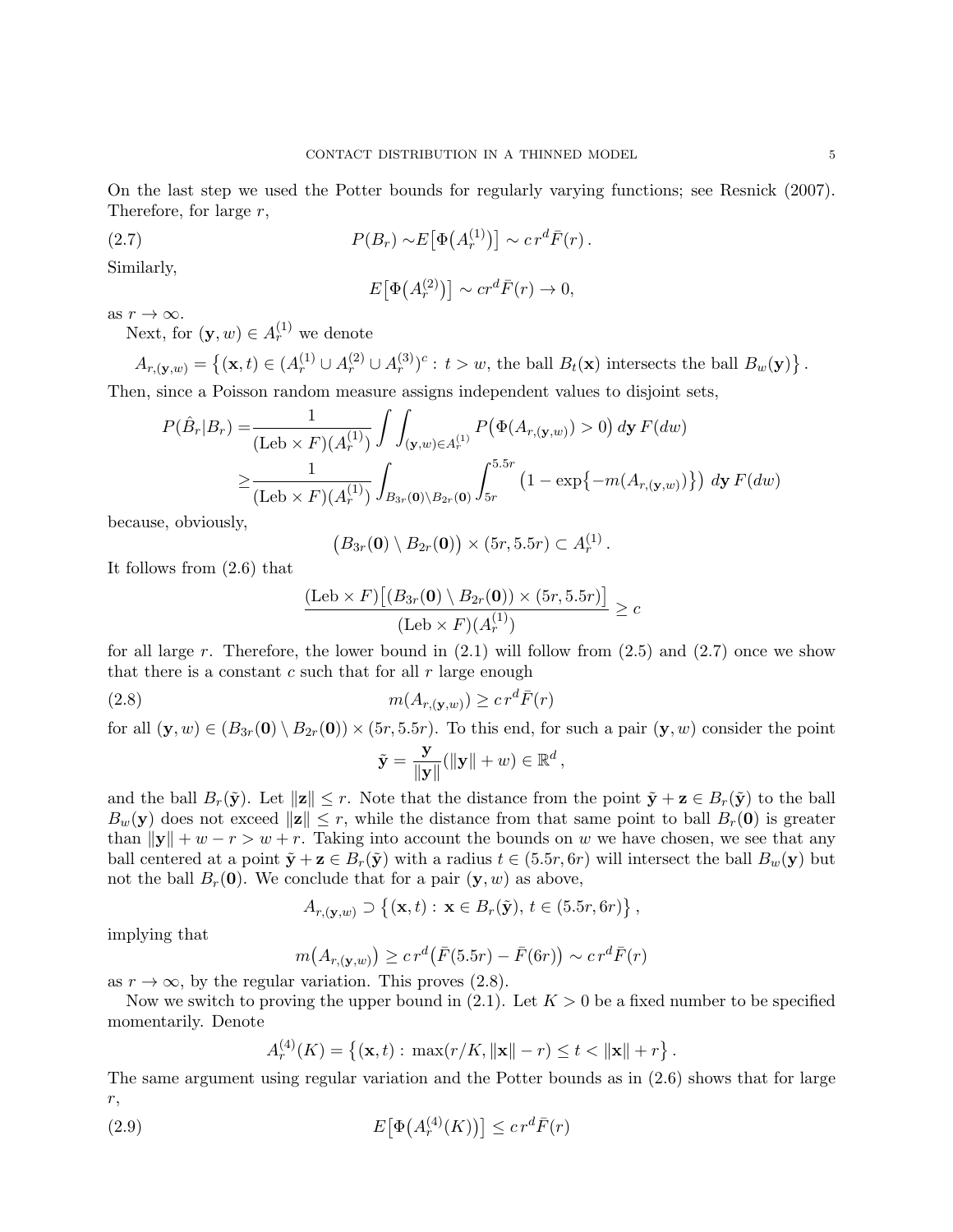(with a K-dependent constant c). This bound, together with  $(2.6)$ , tells us that for large r,

$$
P(\Phi(A_r^{(1)}) \ge 2) \le c(r^d \bar{F}(r))^2, \quad P(\Phi(A_r^{(4)}(K)) \ge 2) \le c(r^d \bar{F}(r))^2,
$$
  

$$
P(\Phi(A_r^{(1)}) \ge 1, \ \Phi(A_r^{(4)}(K)) \ge 1) \le c(r^d \bar{F}(r))^2.
$$

Therefore, the upper bound in (2.1) will follow once we prove the following 3 statements. For large r,

(2.10) 
$$
P(B_r(0) \cap D_{\text{th}} = \emptyset, \Phi(A_r^{(1)}) = 1) \le c (r^d \bar{F}(r))^2,
$$

(2.11) 
$$
P(B_r(\mathbf{0}) \cap D_{\text{th}} = \emptyset, \Phi(A_r^{(4)}(K)) = 1) \le c (r^d \bar{F}(r))^2,
$$

(2.12) 
$$
P(B_r(0) \cap D_{\text{th}} = \emptyset, \Phi(A_r^{(1)}) = \Phi(A_r^{(4)}(K)) = 0) \le c (r^d \bar{F}(r))^2.
$$

We will see that (2.10) and (2.11) hold for any  $K > 0$ . We will specify K when we prove (2.12).

We start with proving (2.10). For the event in that probability to occur, the only  $\Phi$ -ball in  $A_r^{(1)}$ must overlap with another  $\Phi$ -ball, of a larger radius, and lying outside of  $A_r^{(1)}$ . Since restrictions of a Poisson measure to disjoint sets are independent, and since the only  $\Phi$ -ball in  $A_r^{(1)}$  has a radius of at least  $r$ , the probability in  $(2.10)$  is bounded from above by

$$
P(\Phi(A_r^{(1)}) = 1) \sup_{s \ge r} P(\Phi(A_s^{(5)}) > 0),
$$

where

(2.13) 
$$
A_s^{(5)} = \{(\mathbf{x}, t) \in \mathbb{R}^d \times (0, \infty) : t > s, \text{ the ball } B_t(\mathbf{x}) \text{ intersects the ball } B_s(\mathbf{0})\},
$$

the center of the ball of radius s being irrelevant due to the stationarity. It is elementary that for large s, by the regular variation of  $\bar{F}$  and Karamata's theorem on integration of regularly varying functions (see e.g. Resnick (2007)),

(2.14) 
$$
m(A_s^{(5)}) = c \int_0^\infty x^{d-1} \bar{F}(s \vee (x - s)) dx
$$

$$
= c(2s)^d \bar{F}(s) + c \int_{2s}^\infty x^{d-1} \bar{F}(x - s) dx
$$

$$
\leq c s^d \bar{F}(s).
$$

Therefore, for large s,

 $P(\Phi(A_s^{(5)}) > 0) \leq c s^d \bar{F}(s),$ 

and (2.10) follows from (2.6). Clearly, all the ingredients involved in the proof of (2.10) are also available for the proof of (2.11), so we only need to prove (2.12).

Now we explain how to choose  $K$ . It will be chosen together with several other constants. Choose sequentially positive real numbers  $0 < \theta < d/\alpha$  and  $0 < \tau < \theta(\alpha - d)$ , a positive integer  $I > 2(\alpha - d)/\tau - 1$  and, finally,  $K > 2^{I+1}$ . We start with considering the concentric balls  $B_{r2^{-i}}(\mathbf{0}),$  $i = 0, 1, \ldots, I$ . For  $i = 0, 1, \ldots, I$ , let

$$
M_i = \sup\{R_n: B_{R_n}(\mathbf{X}_n) \text{ is an } \Phi\text{-ball}, \ \|\mathbf{X}_n\| + R_n < r2^{-i}\}.
$$

Then

$$
P\left(M_i \le (r2^{-i})^{\theta}\right) = \exp\left\{-m\left(\left\{(\mathbf{x},t): \|\mathbf{x}\| + t < r2^{-i}, t > (r2^{-i})^{\theta}\right\}\right)\right\}.
$$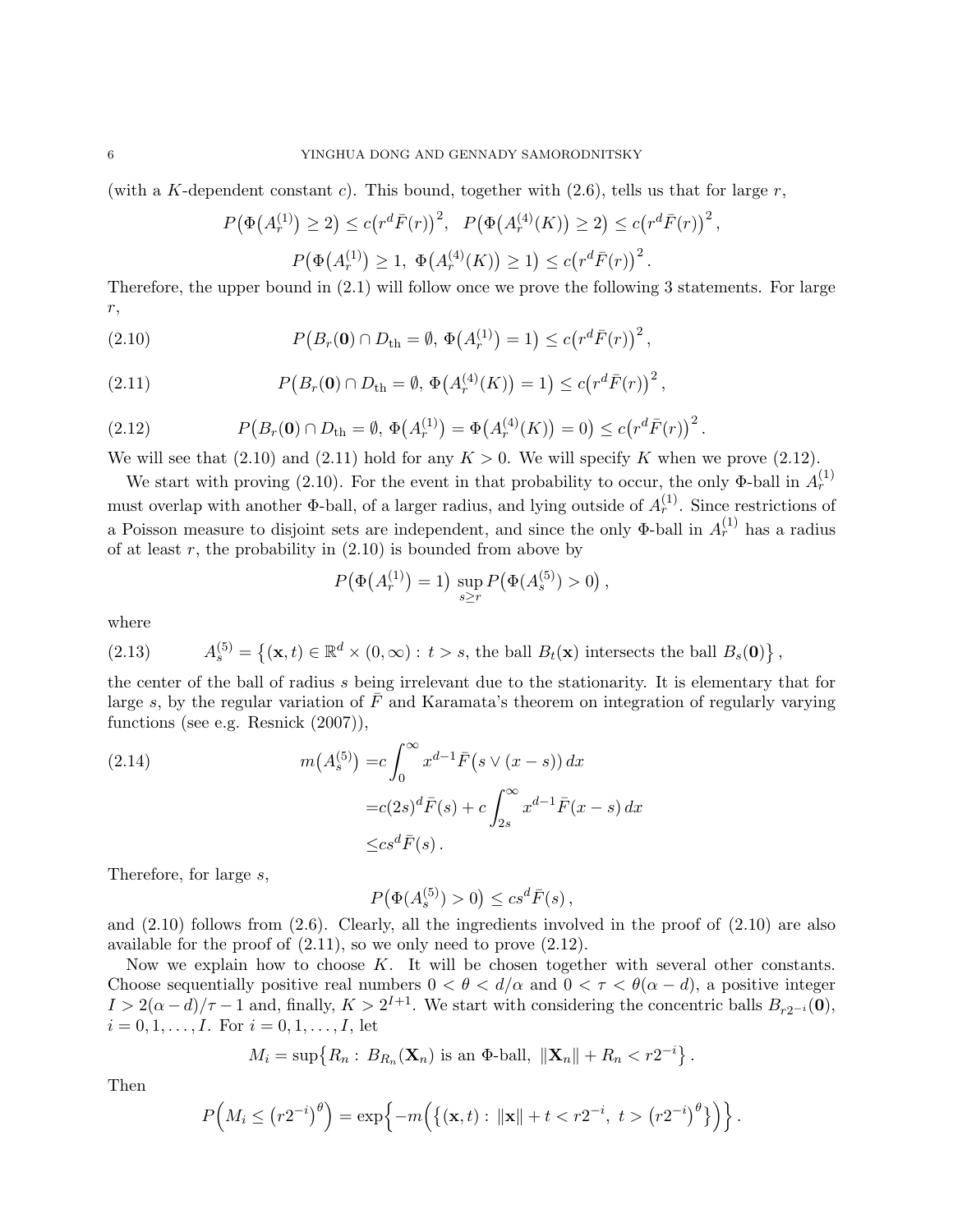Further, since  $\theta < 1$ ,

$$
m\Big(\{(\mathbf{x},t): \|\mathbf{x}\|+t < r, t > r^{\theta}\}\Big)
$$
  
\n
$$
\geq m\Big(\{(\mathbf{x},t): \|\mathbf{x}\| < r/2, r^{\theta} < t \leq r/2\}\Big)
$$
  
\n
$$
= cr^{d}(\bar{F}(r^{\theta}) - \bar{F}(r/2)) \sim cr^{d}\bar{F}(r^{\theta})
$$

as  $r \to \infty$ . By the choice of  $\theta$  we see that

$$
P\left(M_i \le (r2^{-i})^{\theta}\right) = o((r^d \bar{F}(r))^2), i = 0, 1, ..., I,
$$

and so (2.12) will follow once we prove that

$$
(2.15)
$$

$$
\limsup_{r\to\infty}\frac{P\Big(B_r(\mathbf{0})\cap D_{\rm th}=\emptyset,\,\Phi\big(A_r^{(1)}\big)=\Phi\big(A_r^{(4)}(K)\big)=0,M_i>(r2^{-i})^\theta,\,\,i=0,1,\ldots,I\Big)}{\big(r^d\bar{F}(r)\big)^2}<\infty\,.
$$

Consider the events

 $H_i = \{$  the  $\Phi$ -ball fully inside  $B_{r2^{-i}}(0)$  of the largest radius,

is eliminated by an  $\Phi$ -ball not fully inside  $B_{r2^{-i}}(\mathbf{0})\big\}$ ,

 $i = 0, 1, \ldots, I$ . Note that, on the event  $H_i^c$ , the largest  $\Phi$ -ball fully inside  $B_{r2^{-i}}(0)$  stays in the thinned process, hence  $B_r(\mathbf{0}) \cap D_{\text{th}} \neq \emptyset$ . Therefore, in order to prove (2.15), it is enough to prove that

(2.16) 
$$
\limsup_{r \to \infty} (r^d \bar{F}(r))^{-2} P\Big(\Big\{\Phi(A_r^{(1)}) = \Phi(A_r^{(4)}(K)) = 0, M_i > (r2^{-i})^{\theta}, i = 0, 1, ..., I\Big\}
$$

$$
\cap H_0 \cap ... \cap H_I \Big) < \infty.
$$

Consider first the probability

$$
P\Big(\Big\{\Phi\big(A_r^{(1)}\big)=\Phi\big(A_r^{(4)}(K)\big)=0, M_i>(r2^{-i})^\theta, i=0,1,\ldots,I\Big\}\cap H_I
$$
  

$$
\leq P\Big(\Big\{\Phi\big(A_r^{(1)}\big)=\Phi\big(A_r^{(4)}(K)\big)=0, M_I>(r2^{-I})^\theta\Big\}\cap H_I\Big).
$$

On the latter event, we can define a random vector  $(\tilde{\mathbf{X}}_I, \tilde{R}_I)$  as the center and the radius of the largest  $\Phi$ -ball fully within  $B_{r2^{-I}}(0)$ . Note that  $\tilde{R}_I > (r2^{-I})^{\theta}$ . The random vector  $(\tilde{\mathbf{X}}_I, \tilde{R}_I)$  is determined by the field  $\Phi$  on the set

$$
\{(x,t): \|x\| + t < r2^{-I}\},\
$$

and the corresponding Φ-ball can only be eliminated by the Φ-balls in the complement of that set. Since restrictions of a Poisson measure to disjoint sets are independent, we conclude, in the notation of  $(2.13)$  that for large r,

$$
P\Big(\Big\{\Phi\big(A_r^{(1)}\big) = \Phi\big(A_r^{(4)}(K)\big) = 0, M_I > \left(r2^{-I}\right)^{\theta}\Big\} \cap H_I\Big) \le \sup_{s \ge (r2^{-I})^{\theta}} P\big(\Phi(A_s^{(5)}) > 0\big) \\
\le c\big(r2^{-I}\big)^{\theta d} \bar{F}\big((r2^{-I})^{\theta}\big) \le c r^{-\tau},
$$

where on the last two steps we used (2.14), the choice of  $\tau$  and the regular variation of F.

 $\big)$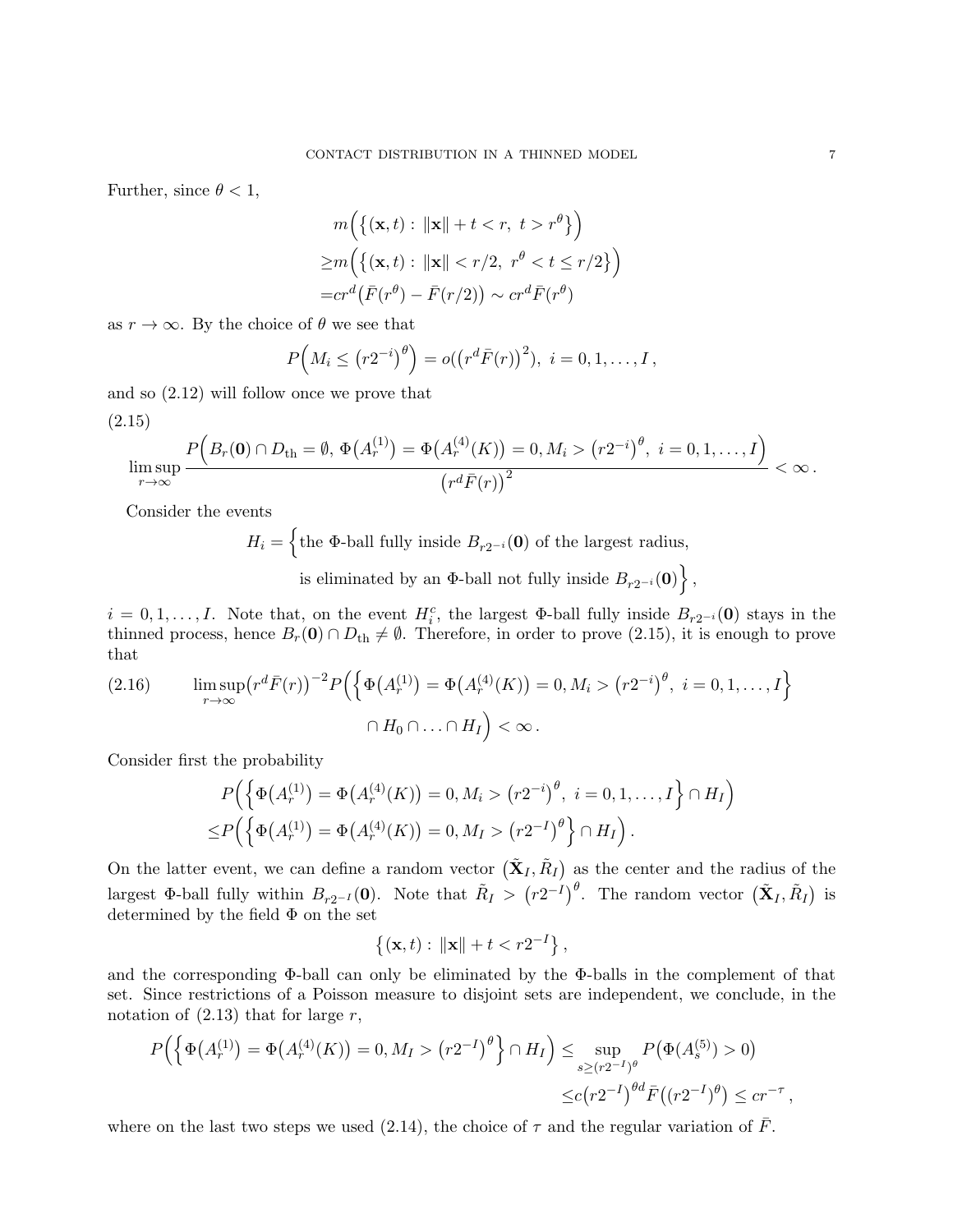Next we consider the probability

$$
P(\Phi(A_r^{(1)}) = \Phi(A_r^{(4)}(K)) = 0, M_i > (r2^{-i})^{\theta}, i = 0, 1, ..., I\} \cap H_{I-1} \cap H_I)
$$
  

$$
\leq P(\Phi(A_r^{(1)}) = \Phi(A_r^{(4)}(K)) = 0, M_i > (r2^{-i})^{\theta}, i = I-1, I\} \cap H_{I-1} \cap H_I).
$$

Note that the condition  $\Phi(A_r^{(1)}) = \Phi(A_r^{(4)}(K)) = 0$  in the above event means that the largest Φ-ball completely within  $B_{r2^{-I}}(0)$  could only be eliminated by a Φ-ball centered at a point whose norm is in the range  $r2^{-1} \pm r/K$ , while the largest  $\Phi$ -ball completely within  $B_{r2^{-(I-1)}}(0)$  could only be eliminated by a  $\Phi$ -ball centered at a point whose norm is in the range  $r2^{-(I-1)} \pm r/K$ . These two ranges are disjoint by the choice of K. We use, once again, the fact that restrictions of a Poisson measure to disjoint sets are independent, and an argument as above gives us

$$
P(\Phi(A_r^{(1)}) = \Phi(A_r^{(4)}(K)) = 0, M_i > (r2^{-i})^{\theta}, i = I - 1, I\} \cap H_{I-1} \cap H_I) \le c(r^{-\tau})^2.
$$

Proceeding in the same manner, we finally obtain

$$
P\Big(\Big\{\Phi\big(A_r^{(1)}\big)=\Phi\big(A_r^{(4)}(K)\big)=0, M_i>(r2^{-i})^{\theta}, i=0,1,\ldots,I\Big\}\cap H_0\cap\ldots\cap H_I\Big)\le c\big(r^{-\tau}\big)^{I+1}
$$

for large r. By the choice of I, we see that  $(2.16)$  follows.

Now we consider the case of isolated balls remaining. Once again, the contact distribution has a power-like decaying tail, but the corresponding power is different from the power obtained in Theorem 2.1. This is, perhaps, not surprising, since keeping only isolated balls results in fewest balls remaining in the thinned model, hence larger "open space".

**Theorem 2.2.** Assume that the distribution of the radii of the balls in the Boolean model satisfies (1.7) with  $\alpha > d$ . If only isolated balls are kept in the thinned model, then the contact distribution of the thinned germ-grain model satisfies

(2.17) 
$$
0 < \liminf_{r \to \infty} \frac{\bar{H}(r)}{r^d \bar{F}(r)} \le \limsup_{r \to \infty} \frac{\bar{H}(r)}{r^d \bar{F}(r)} < \infty.
$$

Proof. We use the same conventions as in the proof of Theorem 2.1. In particular, we work with the tail of the empty space function, and view the Poisson random measure  $\Phi$  as a measure in the  $d+1$ -dimensional space  $\mathbb{R}^d \times (0,\infty)$ .

Once again, we start with a lower bound. One scenario under which the ball  $B_r(0)$  is disjoint from the grain cover in the thinned model is existence of a  $\Phi$ -ball that covers the entire ball  $B_r(\mathbf{0})$ plus existence of a  $\Phi$ -ball that is entirely within the ball  $B_r(\mathbf{0})$ . Since

$$
m(\{(\mathbf{x},t): B_t(\mathbf{x}) \subset B_r(\mathbf{0})\}) \to \infty
$$

as  $r \to \infty$ , we conclude by (2.6) that

$$
P(Br(\mathbf{0}) \cap Dth = \emptyset) \ge (1 - o(1)) P(\Phi(Ar(1)) \ge 1)
$$
  
\sim E(\Phi(A<sub>r</sub><sup>(1)</sup>)) \sim c r<sup>d</sup> F(r).

This proves the lower bound in (2.17).

The argument for the upper bound in (2.17) is based on several facts. First of all, since the thinned random filed  $\Phi^{\text{th}}$  is a.s. non-empty, for any  $\varepsilon > 0$  and large enough  $a > 0$ ,

(2.18) 
$$
P\left(\text{there is } B_v(\mathbf{x}) \in \Phi^{\text{th}} \text{ with } \|\mathbf{x}\| \leq \varepsilon \text{ and } v \leq a\right) > 0.
$$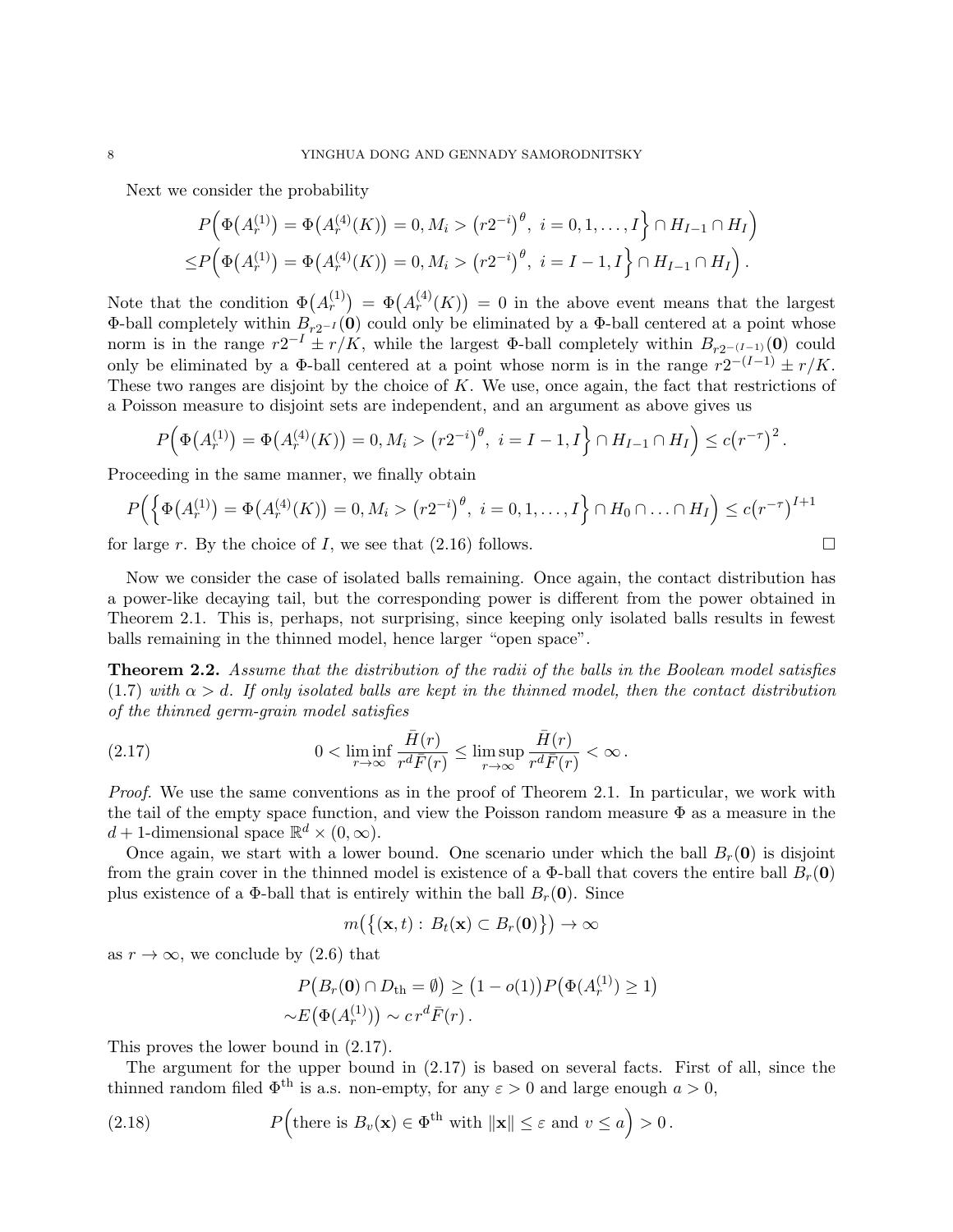Secondly, there is a constant  $c > 0$  such that for any  $0 < a \leq r$  there exist at least  $[cr^d/a^d]$ closed balls of radius a completely within  $B_r(\mathbf{0})$ , such that the Euclidian distance between any two different balls is at least  $a$ . This fact can be easily verified by considering a regular grid of size  $a$ inside  $B_r(0)$ .

Let  $M(r)$  be the largest radius of a  $\Phi$ -ball intersecting  $B_r(\mathbf{0})$ . Clearly, for any  $t > 0$ ,

$$
P(M(r) > t) = 1 - e^{-m(A_{r,t}^{(6)})},
$$

where

$$
A_{r,t}^{(6)} = \{(\mathbf{x}, s) \in \mathbb{R}^d \times (0, \infty) : s > t, \text{ the ball } B_s(\mathbf{x}) \text{ intersects the ball } B_r(\mathbf{0})\}
$$

An argument similar to the one in (2.14) shows that

(2.19) 
$$
m(A_{r,t}^{(6)}) \leq c r^d \bar{F}(t),
$$

with a similar lower bound, but with a different constant c. Write

$$
P(B_r(\mathbf{0}) \cap D_{\rm th} = \emptyset) \le P(M(r) > r) + \int_0^r P(B_r(\mathbf{0}) \cap D_{\rm th} = \emptyset | M(r) = t) F_{M(r)}(dt),
$$

where  $F_{M(r)}$  is the law of  $M(r)$ . It follows from (2.19) that we have to prove that

(2.20) 
$$
\limsup_{r \to \infty} \frac{\int_0^r P(B_r(\mathbf{0}) \cap D_{\text{th}} = \emptyset | M(r) = t) F_{M(r)}(dt)}{r^d \bar{F}(r)} < \infty.
$$

The property that restrictions of a Poisson measure to disjoint sets are independent tells us that, given that  $M(r) = t$ , the random measure  $\Phi$  restricted to the set  $A_t^{(6)} = \{(\mathbf{x}, s): s < t\}$  is still a Poisson random measure on that set with the same mean measure  $m$ , restricted to that set. Take  $a > 0$  such that (2.18) holds, and choose  $\varepsilon = a$ . Let  $0 < p < 1$  be the corresponding value of the probability in (2.18). Consider  $a < t < r$ . By (2.18), there are  $[cr^d/t^d]$  closed balls of radius t completely within  $B_r(0)$ , such that the Euclidian distance between any two different balls is at least t. For each one of these  $[cr^d/t^d]$  balls, with probability at least p, there is an isolated  $\Phi$ -ball with a center in it, and radius not exceeding t. The events that such  $\Phi$ -balls exist are independent, and presence of such a  $\Phi$ -ball guarantees that  $B_r(\mathbf{0}) \cap D_{th} \neq \emptyset$ . Therefore, for any  $t > a$ ,

$$
P(B_r(\mathbf{0}) \cap D_{\rm th} = \emptyset | M(r) = t) \le (1-p)^{[cr^d/t^d]} \le (1-p)^{-1}(1-p)^{cr^d/t^d}.
$$

It is clear that

$$
P(M(r) \le a) \le e^{-cr^d} = o(r^d \bar{F}(r)).
$$

Furthermore,

$$
\int_{a}^{r} P(B_{r}(\mathbf{0}) \cap D_{th} = \emptyset | M(r) = t) F_{M(r)}(dt)
$$
  
\n
$$
\leq c \int_{a}^{r} e^{-r^{d}/ct^{d}} F_{M(r)}(dt)
$$
  
\n
$$
\leq cr^{d} \int_{0}^{r} e^{-r^{d}/ct^{d}} t^{-(d+1)} \bar{F}_{M(r)}(t) dt
$$
  
\n
$$
\leq cr^{2d} \int_{0}^{r} e^{-r^{d}/ct^{d}} t^{-(d+1)} \bar{F}(t) dt
$$
  
\n
$$
= cr^{d} \int_{0}^{1} e^{-1/cs^{d}} s^{-(d+1)} \bar{F}(rs) ds
$$

.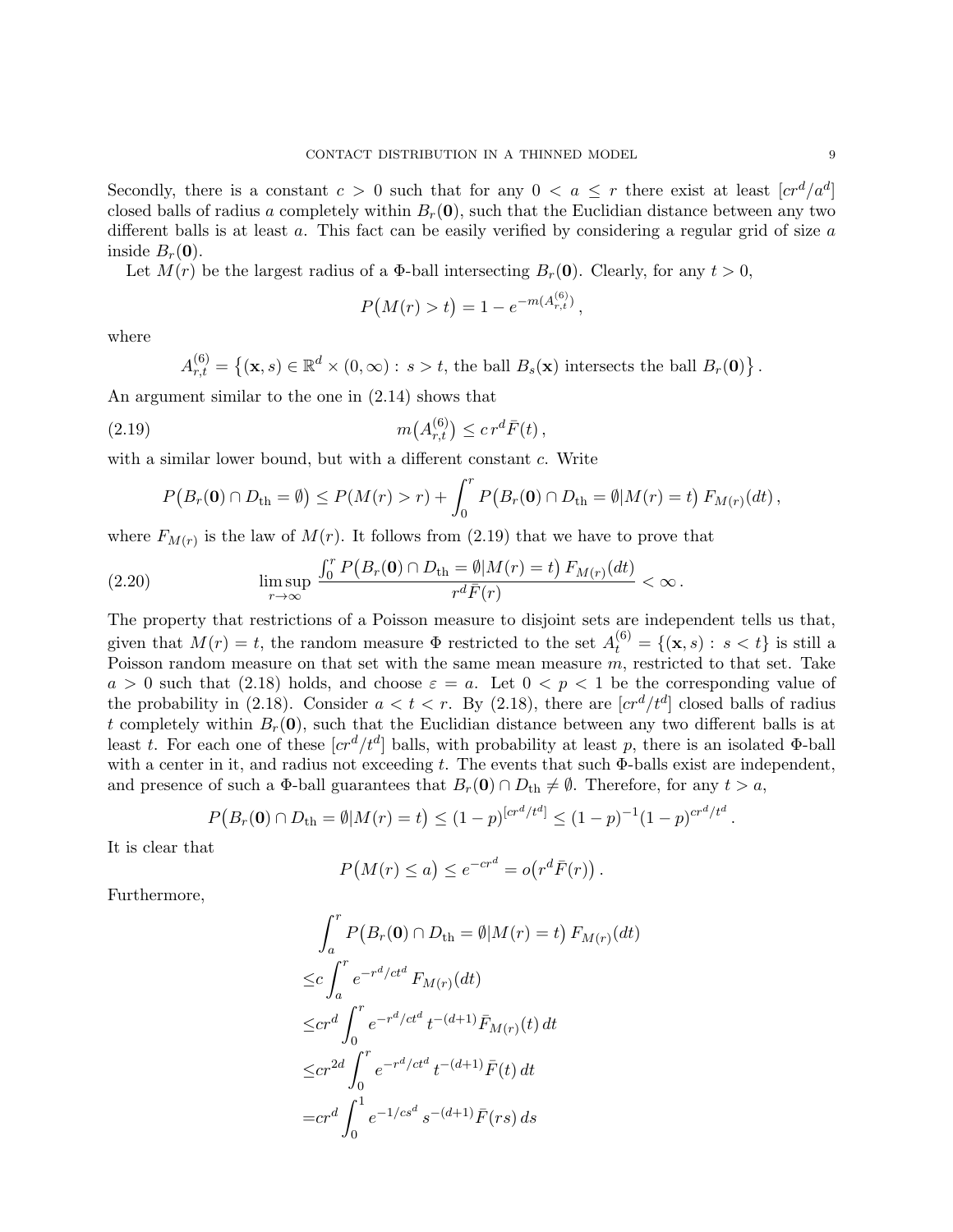$$
\sim cr^d \bar{F}(r) \int_0^1 e^{-1/cs^d} s^{-(\alpha+d+1)} ds
$$

as  $r \to \infty$  by the regular variation of  $\overline{F}$  and the Potter bounds. This completes the proof of (2.20) and, hence, of the upper bound in the theorem.

Finally, we consider the case when the weights are independent of the radii of the balls.

**Theorem 2.3.** Assume that the distribution of the radii of the balls in the Boolean model satisfies (1.7) with  $\alpha > d$ . If the weight of a ball in the model is independent of its radius and has a continuous distribution, then the contact distribution of the thinned germ-grain model satisfies

(2.21) 
$$
0 < \liminf_{r \to \infty} \frac{\bar{H}(r)}{\bar{F}(r)} \le \limsup_{r \to \infty} \frac{\bar{H}(r)}{\bar{F}(r)} < \infty.
$$

Proof. The structure of the argument is similar to that in Theorem 2.1. We also follow the conventions in the proof of Theorem 2.1 by working with the tail of the empty space function. However, since in this case the weight of a Φ-ball is not a function of its radius, we have to view the Poisson random measure  $\Phi$  as a measure in the full  $d+2$ -dimensional space  $\mathbb{R}^d \times (0,\infty) \times (0,\infty)$ .

As before, we start with proving the lower bound in (2.21). The scenario we will use is similar to the scenario we used to prove the lower bound in Theorem 2.1. Specifically, in this scenario there is a single ball of a large radius and large weight that "eliminates" all the other Φ-balls that intersect  $B_r(\mathbf{0})$ , and then another ball in  $\Phi$  of an even larger weight "eliminates" the first ball, but does not itself intersect  $B_r(\mathbf{0})$ . Recall the definition of the sets  $A_r^{(1)}$ ,  $A_r^{(2)}$  and  $A_r^{(3)}$  in (2.2) - (2.4) accordingly. As before, on the event

$$
B_r = \left\{ \Phi\big(A_r^{(1)} \times (0, \infty)\big) = 1 \right\},\,
$$

we can define a random vector  $(\mathbf{X}^{(r)}, R^{(r)}, W^{(r)})$  corresponding to the location of the center, the radius and the weight of the single ball in  $\Phi$  for which the pair  $(\mathbf{X}^{(r)}, R^{(r)})$  is in the set  $A_r^{(1)}$ . Therefore,

$$
P(B_r(\mathbf{0}) \cap D_{\rm th} = \emptyset) \ge P(B_r \cap \hat{B}_r),
$$

where now

$$
\hat{B}_r = \left\{ W^{(r)} > \max\{w : (\mathbf{x}, t, w) \in \Phi\big((A_r^{(2)} \cup A_r^{(3)}) \times (0, \infty)\big) \atop \text{and there is } (\mathbf{x}, t, w) \in \Phi\big((A_r^{(1)} \cup A_r^{(2)} \cup A_r^{(3)})^c\big) \atop \text{and } w > W^{(r)} \text{ such that } B_t(\mathbf{x}) \text{ intersects } B_{R^{(r)}}(\mathbf{X}^{(r)}) \right\}.
$$

A standard computation shows that if (for example)  $2r \leq R^{(r)} \leq 3r$ , then the expected number of the Boolean balls that intersect  $B_{R^{(r)}}(\mathbf{X}^{(r)})$  but not  $B_r(\mathbf{0})$  is at least  $cr^d$ . Similarly,

$$
P(\Phi(A_r^{(1)} \times (0, \infty)) = 1, 2r \le R^{(r)} \le 3r) \ge cr^d \bar{F}(r).
$$

Since

$$
m((A_r^{(2)} \cup A_r^{(3)}) \times (0, \infty)) \leq cr^d,
$$

in order to prove the lower bound in  $(2.21)$  it is enough to prove the following statement. Let  $c_1, c_2$ be positive numbers, and let  $N_1$ ,  $N_2$  be independent Poisson random variables with means  $c_1r^d$  and  $c_2r^d$ , correspondingly. Let  $W_0, W_n^{(1)}, n = 1, 2, \ldots, W_n^{(2)}, n = 1, 2, \ldots$  be i.i.d. standard uniform random variables independent of the Poisson random variables. Then for some positive  $c$ ,

(2.22) 
$$
P\left(\sup_{n\leq N_2} W_n^{(2)} > W_0 > \sup_{n\leq N_1} W_n^{(1)}\right) \geq cr^{-d}.
$$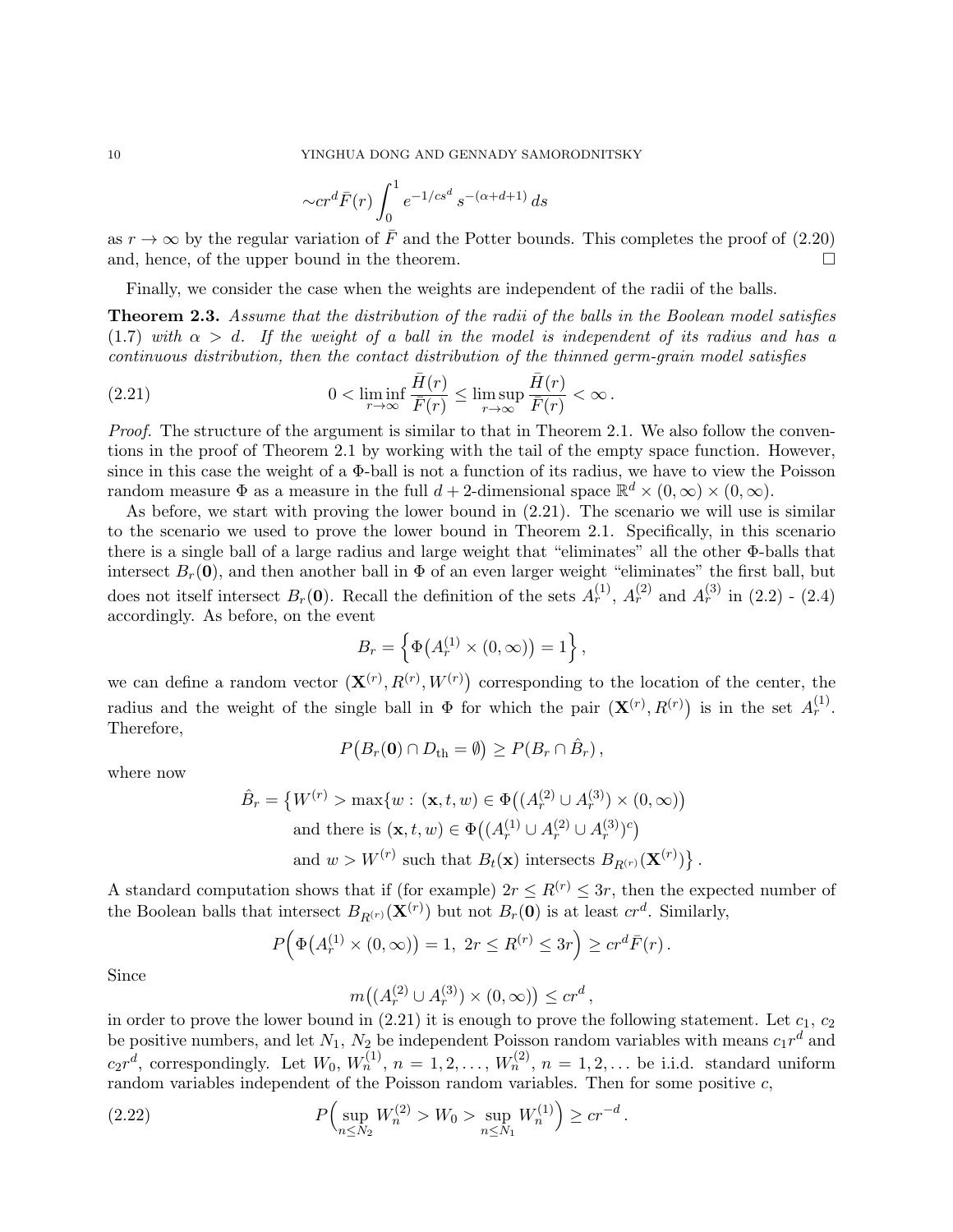To this end, note that, by symmetry, for any fixed  $n_1 \geq 1$ ,  $n_2 \geq 1$ ,

(2.23) 
$$
P\left(\sup_{n\leq n_2} W_n^{(2)} > W_0 > \sup_{n\leq n_1} W_n^{(1)}\right) = \frac{n_2}{n_1 + n_2 + 1} \cdot \frac{1}{n_1 + 1}
$$

Now (2.22) follows from the fact that

$$
P(N_2 \ge (c_2/2)r^d) \to 1, \quad P(N_1 \le 2c_1r^d) \to 1
$$

as  $r \to \infty$ . This completes the proof of the lower bound.

Now we prove the upper bound in  $(2.21)$ . Let  $K_1$  be a large positive number we will specify below. Denote

 $A_r^{(7)}(K_1) = \{(\mathbf{x}, s, w) \in \mathbb{R}^d \times (0, \infty) \times (0, \infty) : s \ge r/K_1$ , the ball  $B_s(\mathbf{x})$  intersects the ball  $B_r(\mathbf{0})\}$ . As in (2.9) we have

(2.24) 
$$
E\big[\Phi\big(A_r^{(7)}(K_1)\big)\big] \leq c r^d \bar{F}(r)
$$

(with a K<sub>1</sub>-dependent constant c). Therefore, if  $l_1 \geq \alpha/(\alpha - d)$ , then

$$
P(\Phi(A_r^{(7)}(K_1)) > l_1) = o(\bar{F}(r))
$$

as  $r \to \infty$ , and, hence, we need to prove that

(2.25) 
$$
\limsup_{r\to\infty}\frac{P(B_r(\mathbf{0})\cap D_{\rm th}=\emptyset,\,\Phi(A_r^{(7)}(K_1))\leq l_1)}{\bar{F}(r)}<\infty.
$$

Fix  $\theta \in (d/\alpha, 1)$ , and let

$$
A_r^{(8)}(K_1,\theta) = \left\{ (\mathbf{x}, s, w) \in \mathbb{R}^d \times (0, \infty) \times (0, \infty) : r^{\theta} < s < r/K_1, \right\}
$$

the ball  $B_s(\mathbf{x})$  intersects the ball  $B_r(\mathbf{0})\}$ .

As above, we have for large  $r$ ,

$$
E[\Phi(A_r^{(8)}(K_1,\theta))] \leq c r^d \bar{F}(r^{\theta}).
$$

By the choice of  $\theta$  we see that, if  $l_2 \geq \alpha/(\theta \alpha - d)$ , then

$$
P(\Phi(A_r^{(8)}(K_1,\theta)) > l_2) = o(\bar{F}(r))
$$

as  $r \to \infty$ . Therefore, in order to establish (2.25), it is enough to prove that for every  $j = 0, 1, \ldots, l_1$ ,

$$
(2.26) \qquad \limsup_{r \to \infty} \frac{P(B_r(\mathbf{0}) \cap D_{\rm th} = \emptyset, \, \Phi(A_r^{(7)}(K_1)) = j, \, \Phi(A_r^{(8)}(K_1, \theta)) \le l_2)}{\bar{F}(r)} < \infty \, .
$$

Now we specify  $K_1$  by setting  $K_1 > l_2$ . Note that for every choice of  $l_2$  and  $K_1$  as above, the complement in  $B_r(0)$  of the union of at most  $l_2$  balls of radii not exceeding  $r/K_1$  contains a ball of a radius  $\gamma r$  for some  $\gamma = \gamma(l_2, K_1) > 0$  (we can choose  $\gamma = (1/l_2 - 1/K_1)/2$ ).

We first consider the case  $j = 0$  in (2.26). Let  $\Phi_{r,\theta}$  be the restriction of the Poisson random measure  $\Phi$  to the set  $\mathbb{R}^d \times (0, r^{\theta}] \times (0, \infty)$ . Using, once again, the property of a Poisson measure that its restrictions to disjoint sets are independent, we see that  $(2.26)$  with  $j = 0$  will follow once we show that

(2.27) 
$$
\limsup_{r \to \infty} \frac{P(B_{\gamma r}(\mathbf{0}) \cap D_{r,\theta,\text{th}} = \emptyset)}{\bar{F}(r)} < \infty,
$$

where  $D_{r,\theta,th}$  is the grain cover corresponding to the thinning of  $\Phi_{r,\theta}$  (with the weights still being independent of the radii). The fact that we are allowed to use the ball centered at the origin in

.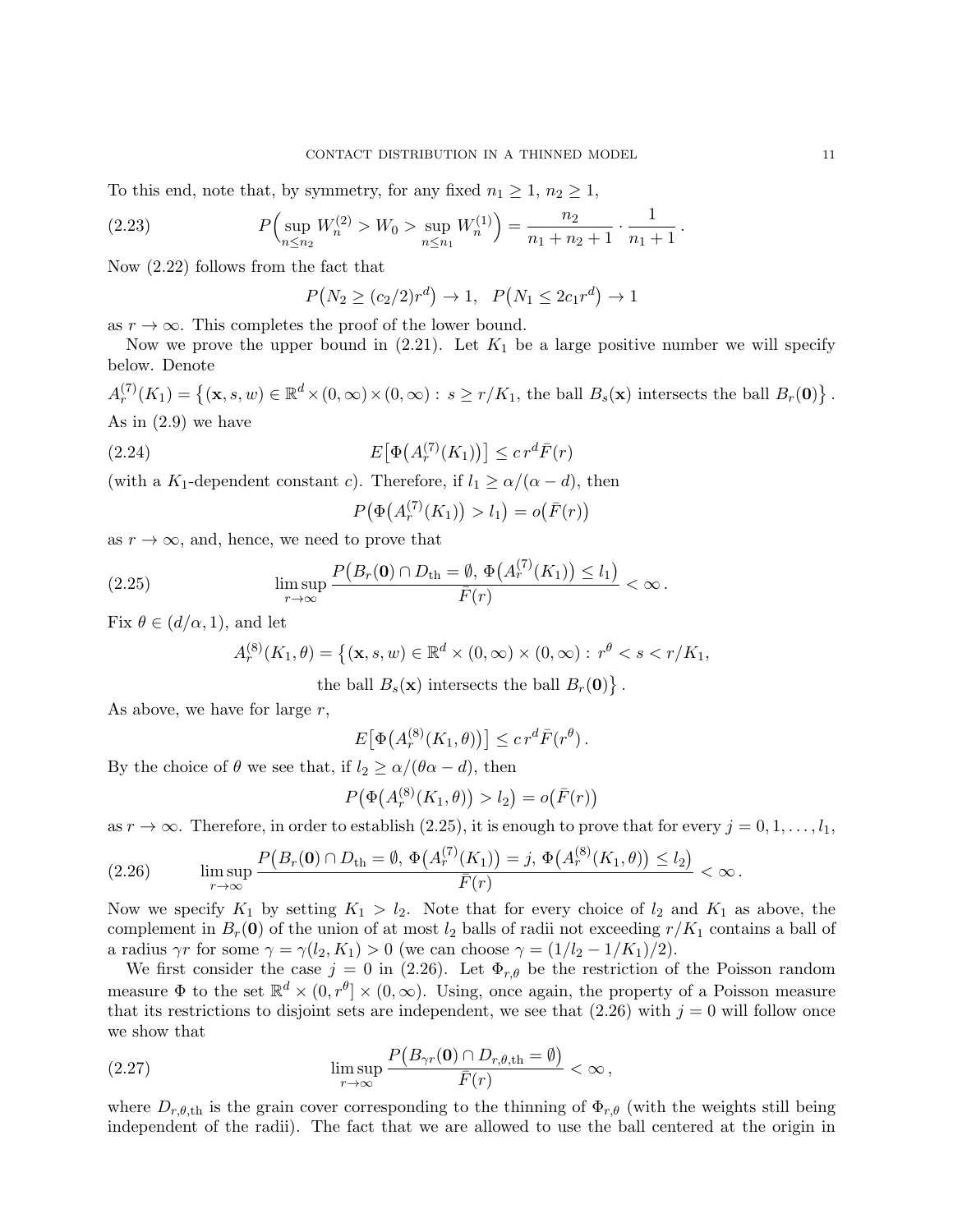(2.27), instead of a randomly centered ball described in the previous paragraph, is a consequence of translation invariance of  $\Phi_{r,\theta}$ .

In order to prove (2.27), we need one more simple estimate. Let t be a large number,  $t \leq \gamma r/3$ . Consider concentric balls  $B_{t/3}(\mathbf{0}), B_t(\mathbf{0})$  and  $B_{3t}(\mathbf{0})$ . Then there is  $0 < q < 1$  such that

(2.28) 
$$
P\Big(\sup\{w : (\mathbf{x}, s, w) \in \Phi_{r,\theta}\big((B_t(\mathbf{0}) \setminus B_{t/3}(\mathbf{0})) \times (0, \infty)\big)\}\Big) > \max\big(\sup\{w : (\mathbf{x}, s, w) \in \Phi_{r,\theta}\big((B_{t/3}(\mathbf{0}) \setminus B_{t/9}(\mathbf{0})) \times (0, \infty)\big)\}\Big),
$$

$$
\sup\{w : (\mathbf{x}, s, w) \in \Phi_{r,\theta}\big((B_{3t}(\mathbf{0}) \setminus B_t(\mathbf{0})) \times (0, \infty)\big)\}\Big) \ge q
$$

for all t large enough. Indeed, the Poisson random measure  $\Phi_{r,\theta}$  assigns mean measures of the order  $ct^d$  to each of the three annuli in question (with c  $K_1$ -dependent), so (2.28) follows by using conditioning and a computation analogous to (2.23).

Now it is clear that the probability in the numerator in (2.27) can be bounded from above by  $(1-q)^{cr^{1-\theta}}$  for some  $c>0$  because we can fit into  $B_{\gamma r}(0)$  triple annuli as above with the radial separation between neighboring triples exceeding  $r^{\theta}$ , which makes, by the definition of  $\Phi_{r,\theta}$ , the events whose probabilities are computed in (2.28), independent. Therefore, (2.27) holds, and so we have proved  $(2.26)$  with  $j = 0$ .

Next we consider (2.26) with  $j = 1$ . It follows from (2.24) that

$$
P(\Phi(A_r^{(7)}(K_1)) = 1) = O(r^d \bar{F}(r))
$$

as  $r \to \infty$ . Therefore, we need to prove the following version of (2.27): consider the grain cover  $D_{r,\theta,\text{th}}$  and a random variable W independent of it, whose law is the distribution of the weight in the Boolean model (W is the weight of the single ball in  $\Phi(A_r^{(7)}(K_1))$ . We eliminate all the balls in  $D_{r,\theta,\text{th}}$  whose weight is smaller or equal to W, and we call the resulting grain cover  $\hat{D}_{r,\theta,\text{th}}$ . Then  $(2.26)$  with  $j = 1$  will follow once we prove that

(2.29) 
$$
\limsup_{r \to \infty} r^d P(B_{\gamma r}(\mathbf{0}) \cap \hat{D}_{r,\theta,\text{th}} = \emptyset) < \infty.
$$

In order to see that this is true, we use an argument similar to the one used to prove (2.27). Consider the triple annuli in (2.28). Since we already know that the probability that fewer than  $cr^{1-\theta}$  events in (2.28) occurs is  $o(r^{-d})$ , we only need to consider what happens if at least  $cr^{1-\theta}$  of the events occur. In the latter case, the only possibility for  $B_{\gamma r}(0) \cap \hat{D}_{r,\theta,\text{th}} = \emptyset$  is that the weight of the heaviest  $\Phi$ -ball in the union of  $cr^{1-\theta}$  of annuli of radii of order cr and width of order  $cr^{\theta}$  does not exceed W. Since the mean measure of the Poisson random measure  $\Phi_{r,\theta}$  assigns the weight of the order  $cr^d$  to that union, the latter probability does not exceed  $cr^{-d}$ , once again, by conditioning and a computation analogous to (2.23).

Therefore, (2.29) is true, and so we have proved (2.26) with  $j = 1$ . The cases  $j = 2, \ldots, l_1$ , are similar and easier, since the probabilities

$$
P(\Phi(A_r^{(7)}(K_1)) = j)
$$

become asymptotically smaller as j increases.

This completes the proof of the upper bound in  $(2.21)$ .

### 3. Heavy small balls and exponential decay of the contact distribution

In this section we prove that, if the weight of a ball is a strictly decreasing function of its radius, then the tail of the contact distribution decays exponentially fast. This turns out to be unrelated to the fact that the tail of the radii of the balls is regularly varying.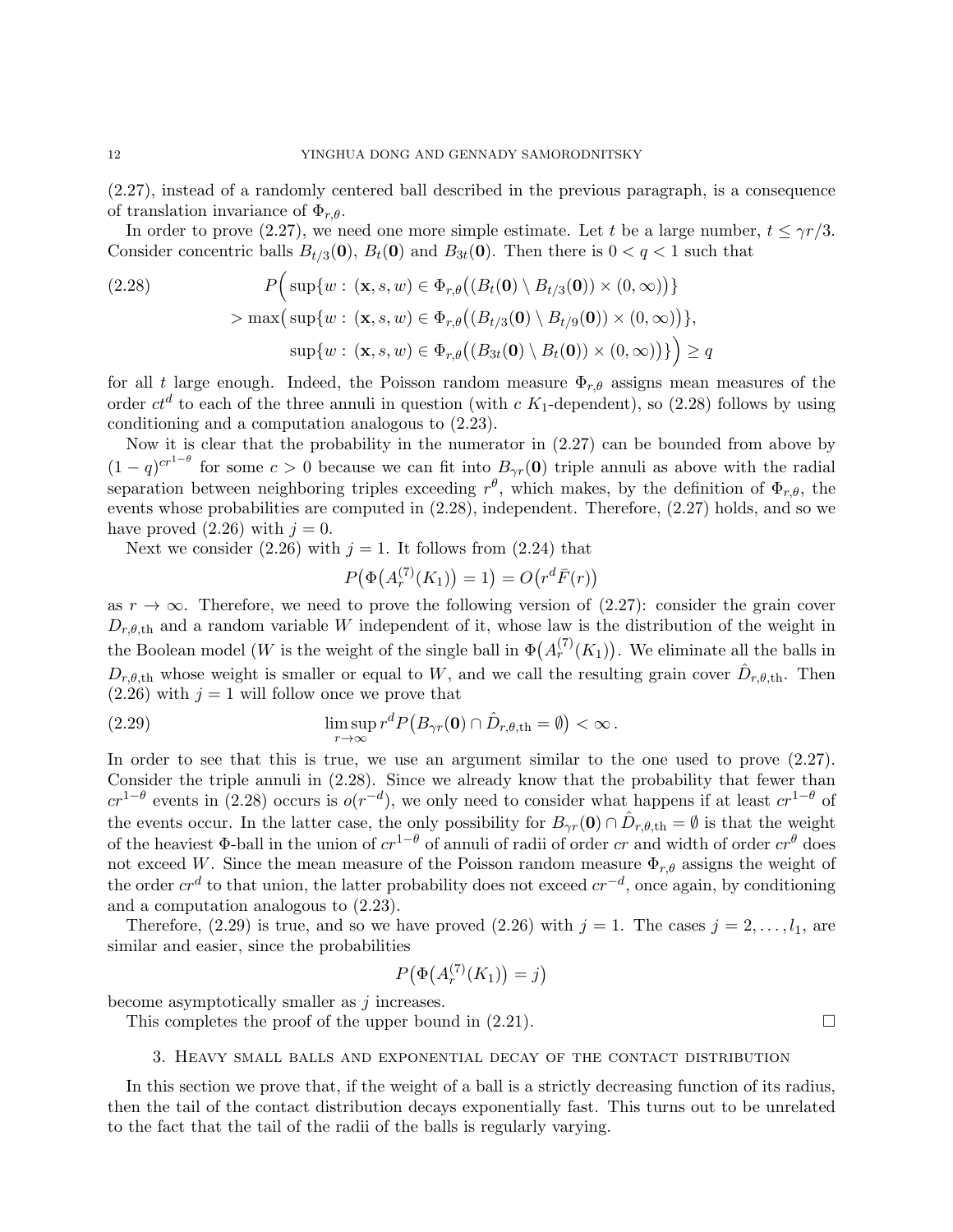**Theorem 3.1.** Assume that the distribution of the radii of the balls in the Boolean model satisfies  $(1.2)$ . If larger balls have smaller weights, then for some  $c > 0$  the contact distribution of the thinned germ-grain model satisfies

$$
\bar{H}(r) \le e^{-cr^d}
$$

for all r large enough.

Proof. Once again, we work with the tail of the empty space function. Since the weight of a ball is a function of its radius, we switch, once again, to viewing the Poisson random measure  $\Phi$  as a measure in the  $d+1$ -dimensional space  $\mathbb{R}^d \times (0,\infty)$ .

Choose a finite number  $\gamma > 0$  such that

$$
F((0,\gamma)) > 0.
$$

Let  $\Phi_{\gamma}$  be the restriction of the Poisson random measure  $\Phi$  to the set  $\{(\mathbf{x},s): s \leq \gamma\}$ . As in the proof of Theorem 2.2, for some  $c > 0$  that depends on  $\gamma$ , we can find at least  $cr^d$  disjoint balls of radius  $\gamma$  within  $B_r(0)$ , such that the distance between any two different balls exceeds  $2\gamma$ . Let us call these balls  $B_i$ ,  $i = 1, ..., n$ , with  $n \geq cr^d$ . For  $i = 1, ..., n$  consider the event

$$
H_i = \left\{ \Phi_{\gamma}\big(\big\{(\mathbf{x},s): B_s(\mathbf{x}) \cap B_i \neq \emptyset\big\}\big) = 1, \ \Phi_{\gamma}\big(\big\{(\mathbf{x},s): B_s(\mathbf{x}) \cap \big[\big(B_i + B_{\gamma}(\mathbf{0})\big) \setminus B_i\big] \neq \emptyset\big\}\big) = 0 \right\}.
$$

Here  $B_i + B_{\gamma}(\mathbf{0})$  is simply the ball concentric with  $B_i$  of radius  $2\gamma$ . Note that, on the event  $H_i$ , the single  $\Phi_{\gamma}$ -ball in the description on the event cannot be "eliminated" by any other Φ-ball. Indeed, if another  $\Phi_{\gamma}$ -ball intersected it, the latter ball would be in the set  $[(B_i + B_{\gamma}(0)) \setminus B_i]$ , which is impossible on the event  $H_i$ . Furthermore, any Φ-ball which is not a  $\Phi_{\gamma}$ -ball has simply too large a radius. Therefore,

$$
P(B_r(\mathbf{0}) \cap D_{\rm th} = \emptyset) \le P(\cap_{i=1}^n H_i^c)
$$
  
=  $(1 - P(H_1))^n \le (1 - P(H_1))^{cr^d}$ .

The equality in this calculation follows from the fact that the balls  $B_i$  are sufficiently far away from each other so that different events  $H_i$  are determined by restrictions of the Poisson random measure  $\Phi_{\gamma}$  to disjoint sets and, hence, are independent.

In order to prove the theorem we only need to check that  $P(H_1) > 0$ . Since  $\Phi_{\gamma}$  is translation invariant, we replace, in the calculation below,  $B_1$  by  $B_\gamma(\mathbf{0})$  and  $B_1 + B_\gamma(\mathbf{0})$  by  $B_{2\gamma}(\mathbf{0})$ . Note that the event  $H_1$  is defined as the intersection of two independent events, so we only need to check that each one of these events has a positive probability.

It is clear that

$$
\Phi_{\gamma}\big(B_{\gamma}(\mathbf{0})\times(0,\gamma]\big)\subset\Phi_{\gamma}\big(\big\{(\mathbf{x},s):\ B_{s}(\mathbf{x})\cap B_{\gamma}(\mathbf{0})\neq\emptyset\big\}\big)\subset\Phi_{\gamma}\big(B_{2\gamma}(\mathbf{0})\times(0,\gamma]\big)\,,
$$

so that

$$
E\big[\Phi_{\gamma}\big(\big\{(\mathbf{x},s): B_s(\mathbf{x}) \cap B_{\gamma}(\mathbf{0}) \neq \emptyset\big\}\big)\big] \in (0,\infty)
$$

and, hence,

$$
P\Big(\Phi_{\gamma}\big(\big\{(\mathbf{x},s): B_{s}(\mathbf{x})\cap B_{\gamma}(\mathbf{0})\neq\emptyset\big\}\big)=1\Big)>0.
$$

Further,

$$
\Phi_{\gamma}\big(\big\{(\mathbf{x},s):\;B_{s}(\mathbf{x})\cap(B_{2\gamma}(\mathbf{0}))\setminus B_{\gamma}(\mathbf{0})\big)\neq\emptyset\big\}\big)\subset\Phi_{\gamma}\big(B_{3\gamma}(\mathbf{0})\times(0,\gamma]\big)\,,
$$

so that

$$
E\big[\Phi_{\gamma}\big(\big\{(\mathbf{x},s):\;B_{s}(\mathbf{x})\cap\big(B_{2\gamma}(\mathbf{0})\big)\setminus B_{\gamma}(\mathbf{0})\big)\neq\emptyset\big\}\big]<\infty
$$